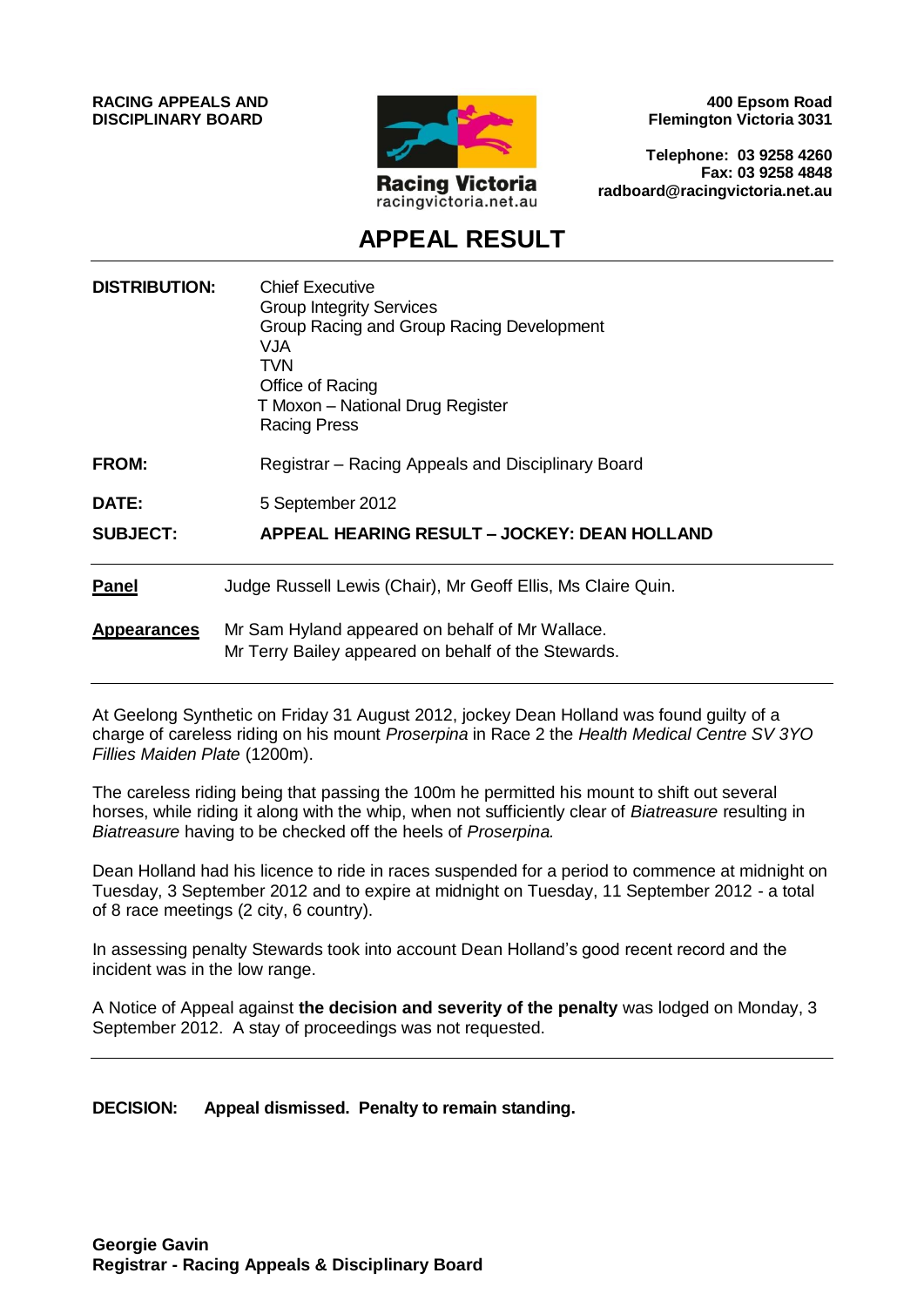# **TRANSCRIPT OF PROCEEDINGS**

#### **RACING APPEALS AND DISCIPLINARY BOARD**

### **HIS HONOUR JUDGE R.P.L. LEWIS, Chairman MR G. ELLIS MS C. QUIN**

#### **EXTRACT OF PROCEEDINGS**

#### **DECISION**

## **IN THE MATTER OF THE HEALTH MEDICAL CENTRE SV THREE-YEAR-OLD FILLIES MAIDEN PLATE OVER 1200 METRES AT GEELONG SYNTHETIC ON 31/8/12**

\_\_\_\_\_\_\_\_\_\_\_\_\_\_\_\_\_\_\_\_\_\_\_\_\_\_\_\_\_\_\_\_\_\_\_\_\_\_\_\_\_\_\_\_\_\_\_\_\_\_\_\_\_\_\_\_\_\_\_\_\_\_\_

### **JOCKEY: DEAN HOLLAND**

#### **MELBOURNE**

#### **WEDNESDAY, 5 SEPTEMBER 2012**

MR T. BAILEY appeared on behalf of the RVL Stewards

MR S. HYLAND appeared on behalf of the Appellant